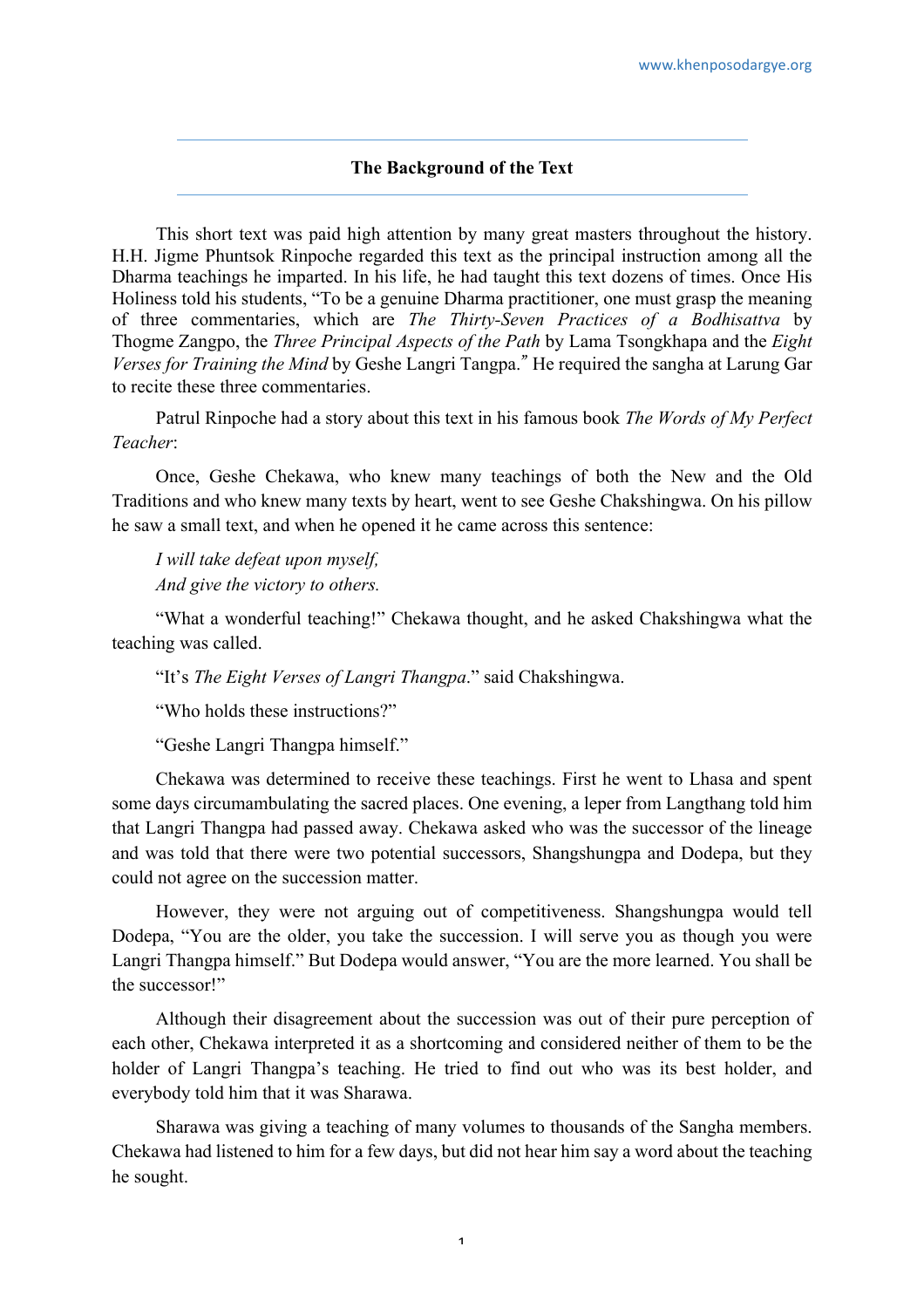"He seems not to have it either," he thought, "but I'll ask him. If he has this teaching, I'll stay. Otherwise I'd better move on." So Chekawa went to see Sharawa, who was circumambulating a stupa. He spread out a cloth on the ground and invited Sharawa to sit down for a moment saying, "I have something to ask you."

"Venerable Monk," said Sharawa, "what is your problem? Personally, I've always found all my answers on my meditation cushion."

"I read these words in a text: 'I will take defeat upon myself, and give the victory to others.' I liked them very much. Is this a profound teaching or not?"

"Venerable monk," Sharawa replied, "whether or not you like this teaching, it is the one you can only dispense with if you don't want to attain Buddhahood."

"Do you hold this teaching?"

"Yes. It's my main practice." Sharawa replied.

"Then I beg you, teach it to me." said Chekawa.

"Can you stay with me for a long time?" Sharawa asked. "If you can, I will teach it to you."

From him, Chekawa received guidance according to his experience in a continuous course of mind training that lasted six years. Through practicing it he was able to rid himself completely of every trace of selfishness.

## **Some Words from Khenpo Sodargye**

The *Eight Verses for Training the Mind* can bring tremendous benefits to the practice of both Sutrayana teachings and Tantrayana teachings. I give the teaching on this text on the request of a few disciples, and I am very grateful to them.

The words of this text are simple, but their meaning is profound. I have added some scriptural evidences and stories, so that you may get a better understanding. I wish I could talk more, but I regret to tell you that I, myself, have not practiced it so well and have had only a little understanding and relevant experience. Perhaps, relying on that small amount of experience, I can share a bit more of this topic with you. I believe that this text will be of great help to the majority of dharma practitioners, both in their practices and as a way to help them to behave properly.

Actually, only Bodhisattvas abiding on the first level or above, can fully perfect the practice of *Eight Verses for Training the Mind*. Nevertheless, we can do similar practices. With these pith instructions, and with the blessing of the guru, work with it in our mind continuum as much as we can, and gradually, we will veer to such a status in our spiritual practice.

**The Author of the Text**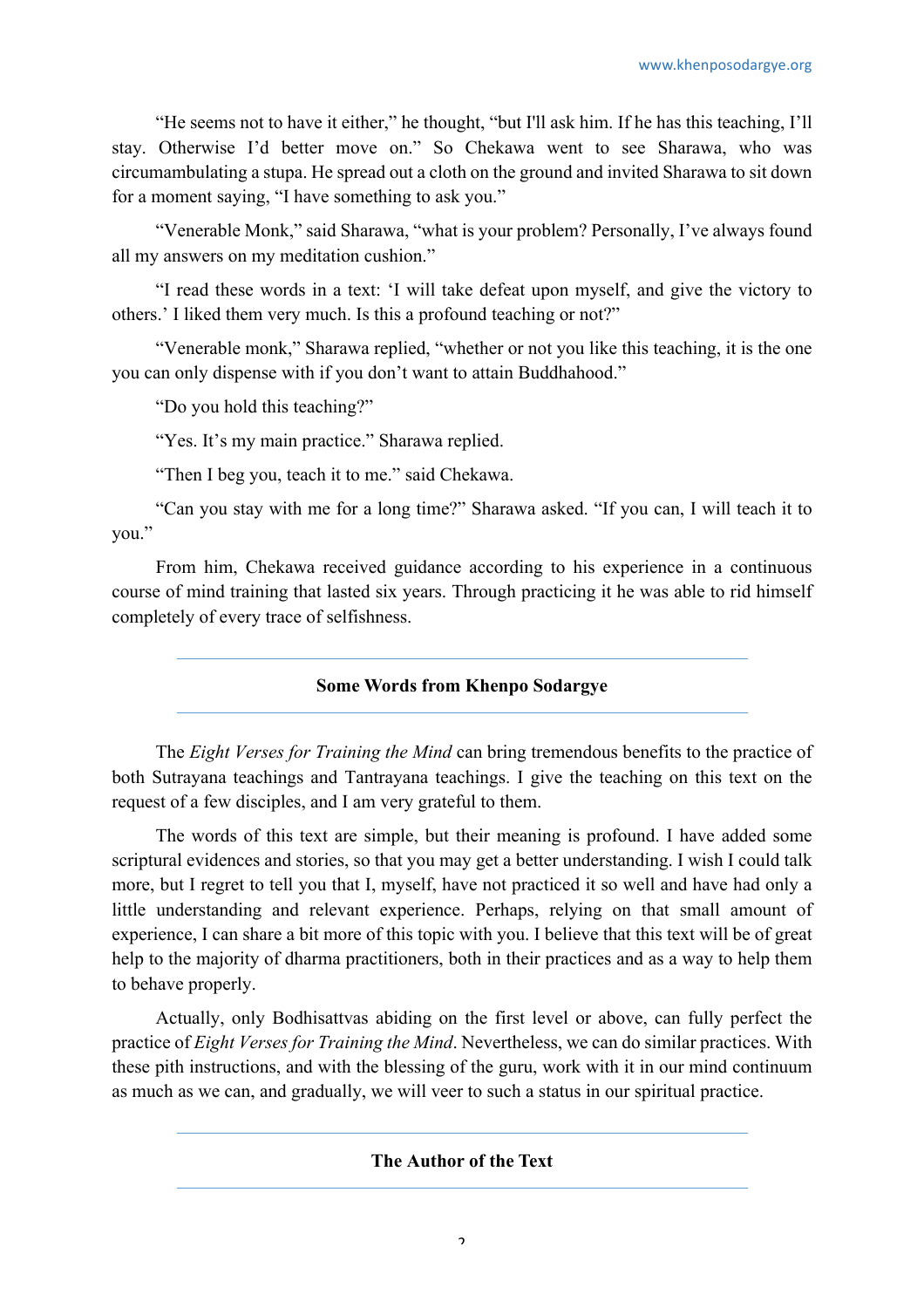Kadampa Geshe Langri Tangpa was one of the two main disciples of Geshe Potowa, who was among the six senior disciples of Lord Atisha. Langri Tangpa once made an aspiration: May I benefit sentient beings in the appearance of a Bhikshu in all my lifetimes. Then Palden Lhamo (Glorious Goddess), a Dharma protector, also made an aspiration: As Langri Tangpa made such a wish, I also promise to protect and support him to accomplish all his activities. Because of this, the lineage disciples of Langri Tangpa all have Palden Lhamo as their Dharmapala.

Geshe Langri Tangpa upheld the pure precepts during his whole life. After practicing in a secluded place for a long time, he began to accept disciples and imparted Dharma teachings to them. It is said that he had over 2000 disciples as his retinue. He built the Langtang Monastery at the place called Langtang, so people named him "Langri Tangpa". He never smiled in his life except on one occasion when a mouse tried to move a piece of turquoise on his mandala plate. The mouse was trying desperately to push the turquoise but could not manage, so he called over another mouse to come and help him and together they tried to move it. That made Langri Tangpa smile, which was the only time that he smiled.

He had a permanently gloomy expression, so people used to call him "Langthangpa Gloomy Face". One of his disciples asked him not to be so gloomy, and he replied, "When I think about all the endless suffering in the samsara, and there is no happiness in the three realms, how could I ever possibly smile?"

Patrul Rinpoche once said, "When you meditate on the suffering of samsara, you should meditate it at all times, like Langri Tangpa, and thus arouse a genuine renunciation of samsara from the bottom of your heart."

The detailed biography of Geshe Langri Tangpa can be found in the *Blue Annals*.

## **The Title of the Text**

The *Eight Verses for Training the Mind* is not a complete commentary. According to the defined structure of Buddhist scriptures originated in India, a special feature of a text is to have a homage verse at the beginning, and a dedication verse in the end. This feature is used to differentiate the Buddhist scriptures from non-Buddhist ones. The homage verse can tell if the text belongs to the sutra pitaka, vinaya pitaka or abhidharma pitaka, and what is the tradition and deity of the author, etc. But this text has no homage verse nor dedication verse, actually it is a lojong (mind training) among Langri Tangpa's pith instructions on Dharma practice.

Lojong means observing and training one's own mind, and is the most important practice in Buddhism. This text was composed on the basis of the bodhichitta pith instructions of Lord Atisha and Geshe Potowa. The eight verses in this text are eight key instructions of Mahayana practice. They look independent but are in a logic sequence, and form a complete lojong system.

For some beginners or those who don't really want to put them into practice, the eight verses might seem simple. For the genuine Dharma practitioners, however, the practice of even